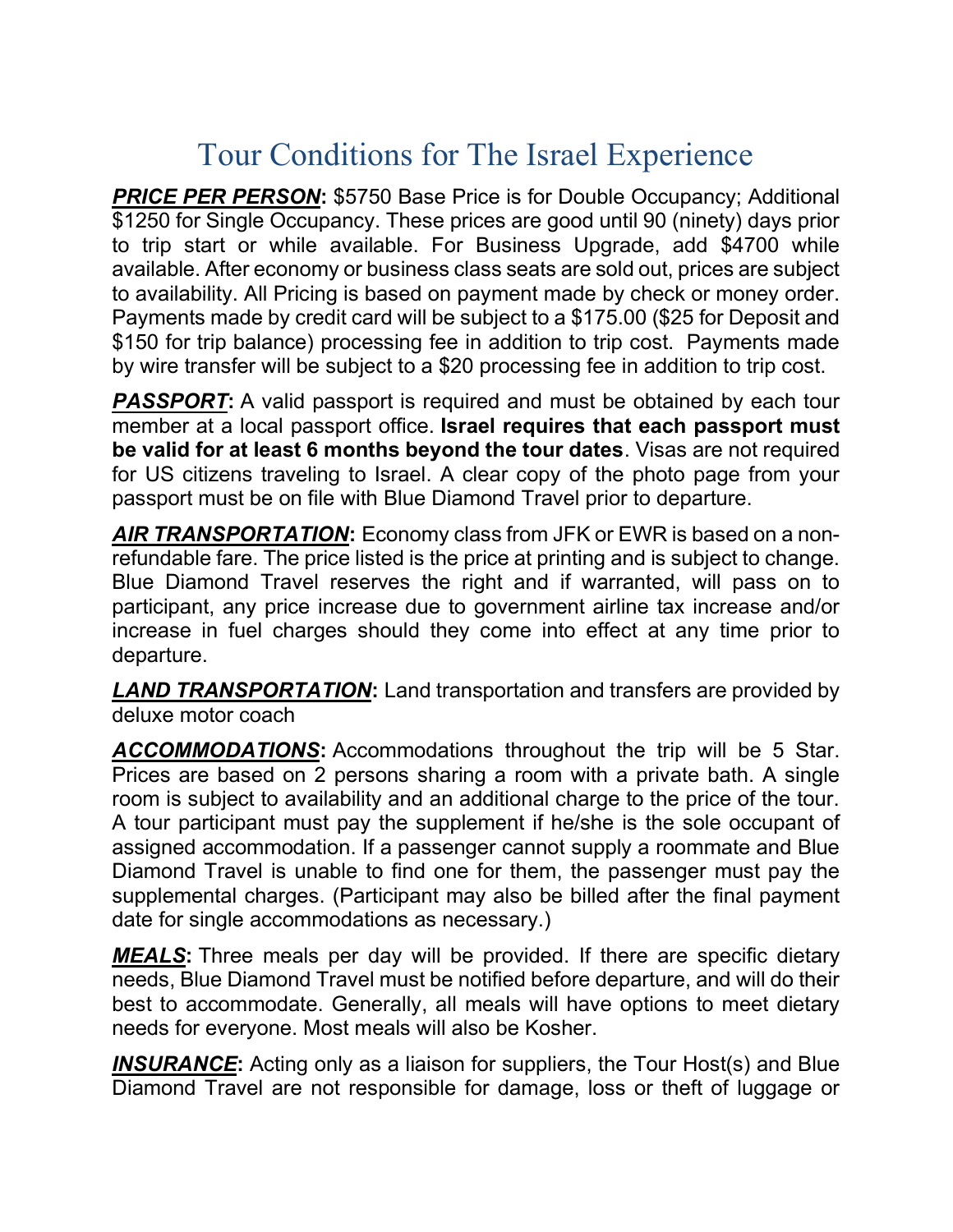personal belongings or personal injury, accident and/or illness. It is important that you have adequate insurance to cover the above-mentioned possibilities. TRIP CANCELLATION/ TRAVEL DELAY/MEDICAL INSURANCE IS STRONGLY RECOMMENDED. For more information on purchasing trip insurance go to www.thegreatesttripinsurance.com

**CHANGES:** Tour conditions are subject to governmental ARC/IATA, and airline regulations in effect at the date of/or during this tour. The airline and land rates are quoted in US dollars and are subject to change. Every effort will be made to prevent an increase in the price of the tour.

**RESPONSIBILITIES:** By registering for this tour, I agree that the Tour Host(s) or Blue Diamond Travel LLC, its members, its agents, employees, principles, or affiliates will not be liable for any loss, injury or damage to me or my belongings or otherwise, in connection with any accommodations, transportation or other services, resulting directly or indirectly from any occurrences, including breakdown of equipment, strikes, theft, delay or cancellations of/or changes in itinerary or schedule, etc. Travel Documents, as well as compliance with customs regulations, are the responsibility of the individual tourist.

REGISTRATION & DEPOSIT: A deposit of \$500 (\$300.00 is non-refundable) per person is required within 10 days of registration. Registrations received inside thirty (30) days of departure must be accompanied by full payment.

**PAYMENTS:** Deposit of \$500 must be paid within ten (10) business days of reservation. Invoices will be emailed to the billing address on file 3-4 weeks before payment due dates. 50% of total cost per passenger must be paid by January 8, 2022, and trip must be paid in full by April 8, 2022. Payments can be made by wire, check, money order, Credit Card or PayPal. Payment by credit card will result in a \$175 processing fee, wires will consist of \$20 wire fee. NOTE: A reservation not fully paid by the April 8, 2022 deadline is subject to cancellation, for which Tour Operator/Tour Host is not to be held responsible.

CANCELLATIONS AND REFUNDS: If a passenger cancels his/her tour, there will be a minimum cancellation fee of three hundred dollars (\$300) per person to cover the administrative costs (this is the non-refundable part of the deposit), plus any airline deposits that are non- refundable and paid (subject to the discretion of the individual airline). For cancellations made 75-90 days before departure the full \$500 deposit will be forfeited. All cancellations made 60-74 days before departure will be charged fifty percent (50%) of the full tour cost plus any fees levied by the airlines. There will be NO refund for cancellations within 59 days of departure, no-shows or partially completed tours. All cancellations must be made in writing and mailed via Certified Mail (NO cancellation will be accepted by phone) to Blue Diamond Travel, P.O. Box